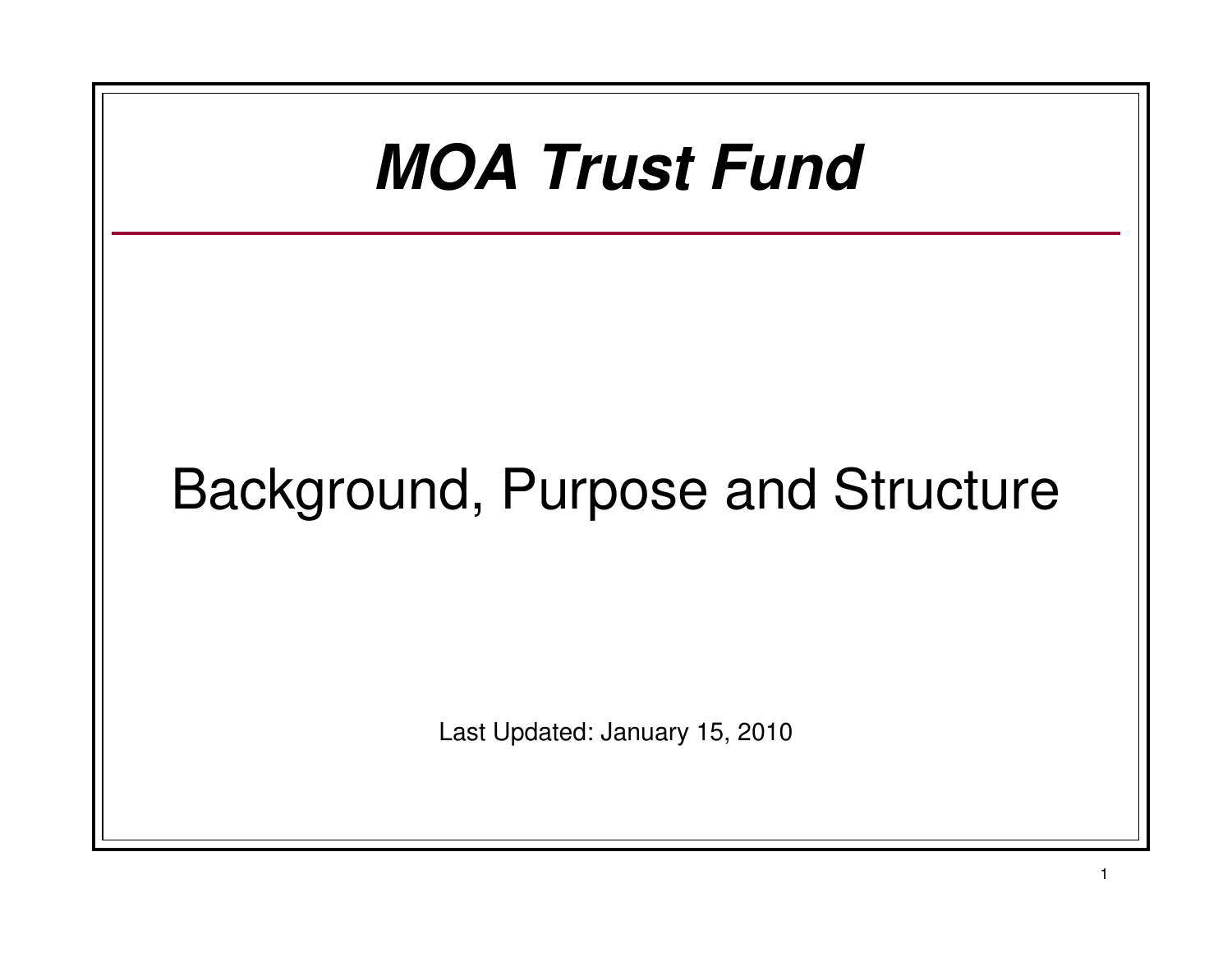# **Background / Purpose of the Fund**

■MOA Trust ("Fund") established May 1999 with total initial investment of \$118.6 million from sale of ATU (note: \$101.7 million of which was designated as corpus)

**□ Fund's characteristics closely aligned with** endowments, namely:

- > Long-term investment horizon
- Pre-defined payout formula not-to-exceed  $\frac{4\%}{100}$  of the trailing 5year average market value (AO 2009-003)
- Primary investment objective = maintain purchasing power of the  $\epsilon$ Fund (e.g., 8% investment return minus 3% inflation equals 5% net real return)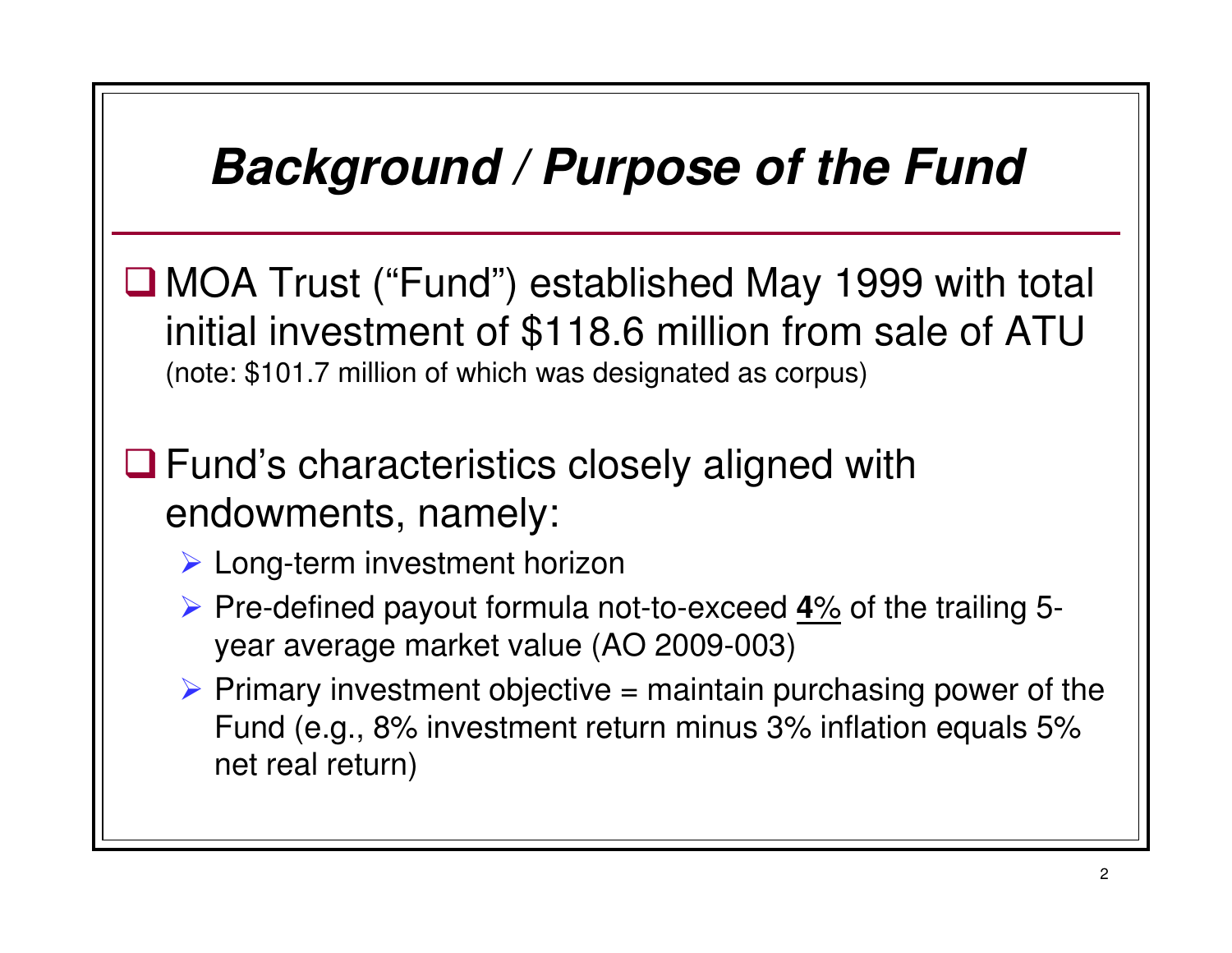# **Background / Purpose of the Fund (con't)**

### **OFund purpose:**

- Acts as a *mini-permanent fund* for the City
- > Value expected to grow slowly over time
- > Offsets annual local property tax requirement

## Fund distributions:

- > Since inception, \$85.5 million contributed to General Government Operating Budget
- Fund's current value at 12/31/09 (unaudited) is \$112.7 million
- ► 2010 budgeted dividend from Fund = \$5.1 million (using newly applied 4% formula)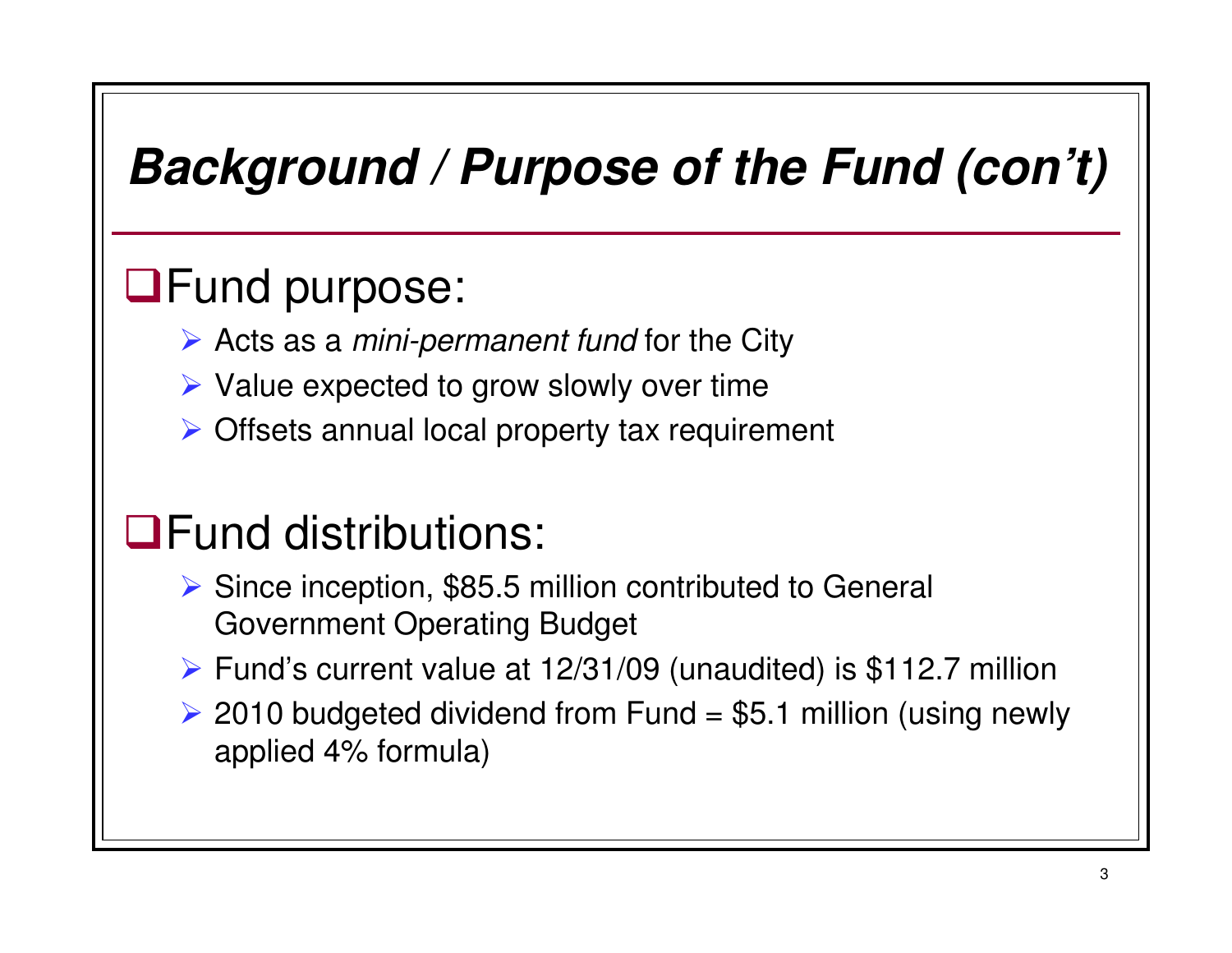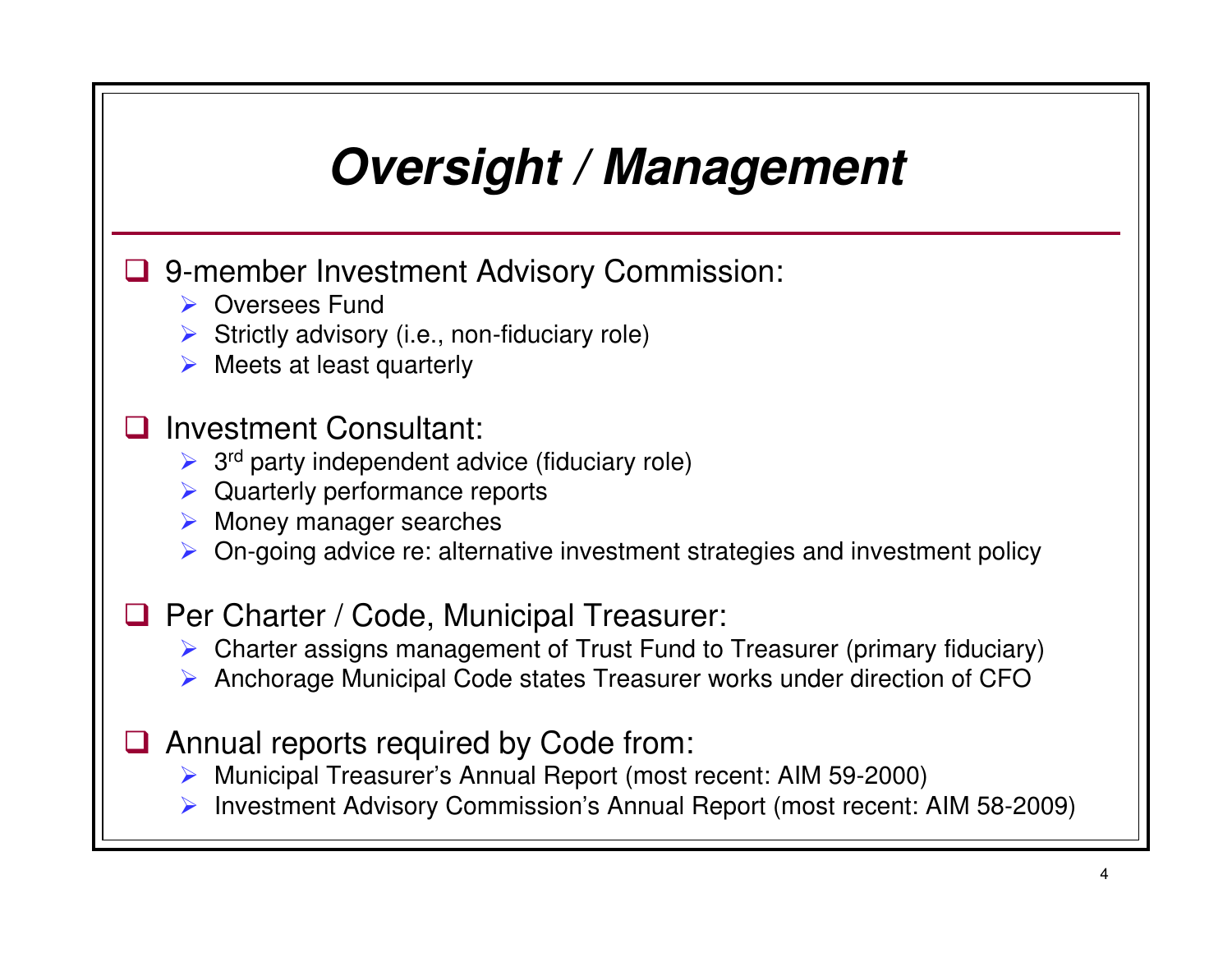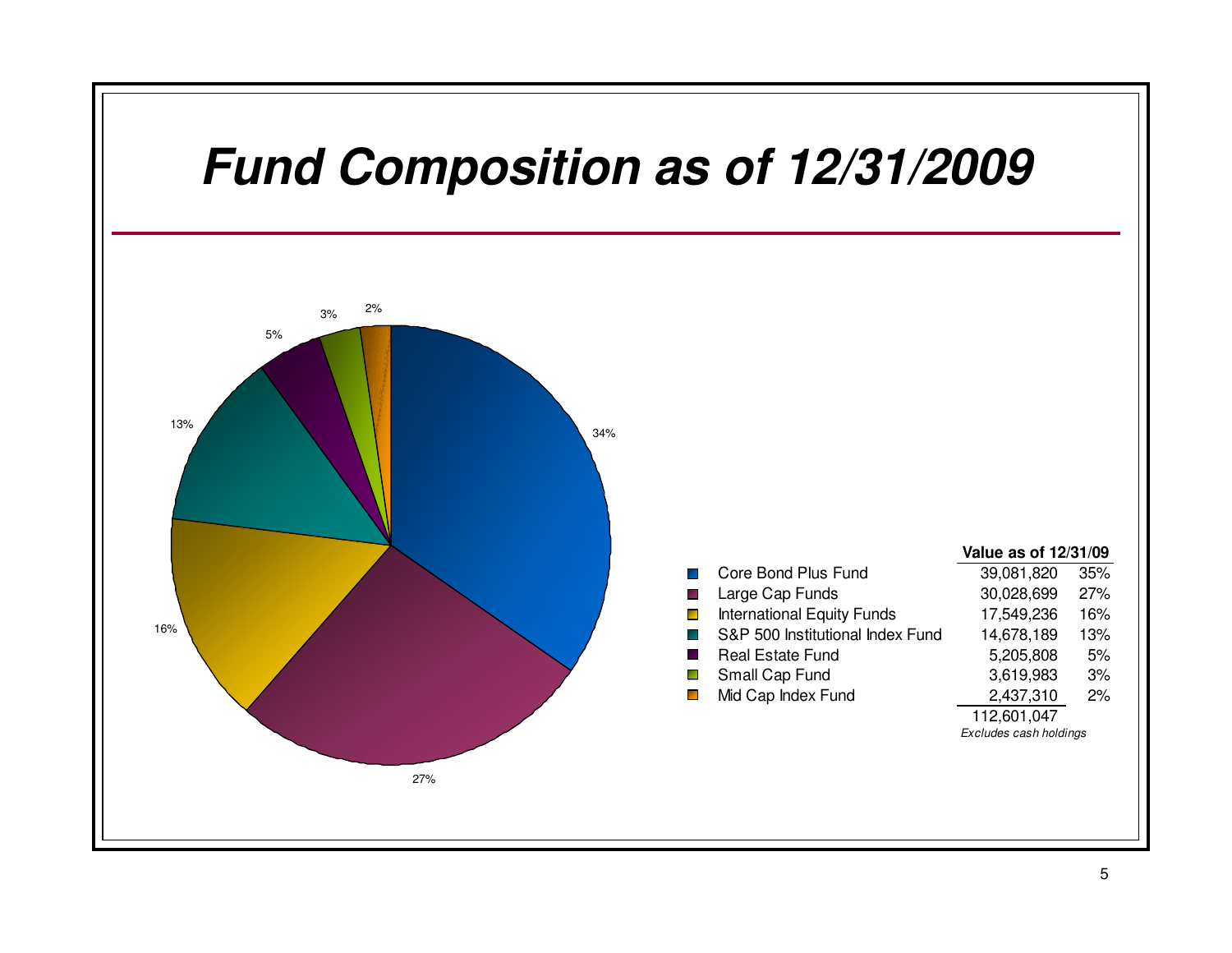#### History of Dividends paid from MOA Trust

2009 Actual<br>Dividend \$6 Dividend \$6.5M(using 5% payout formula)

□ 2010 Projected<br>Dividend \$5,1M Dividend \$5.1M (using 4% payout formula)

| 1999 | \$9.4M |
|------|--------|
| 2000 | \$9.6M |
| 2001 | \$9.4M |
| 2002 | \$9.4M |
| 2003 | \$8.2M |
| 2004 | \$6.6M |
| 2005 | \$6.6M |
| 2006 | \$6.3M |
| 2007 | \$6.4M |
| 2008 | \$6.6M |